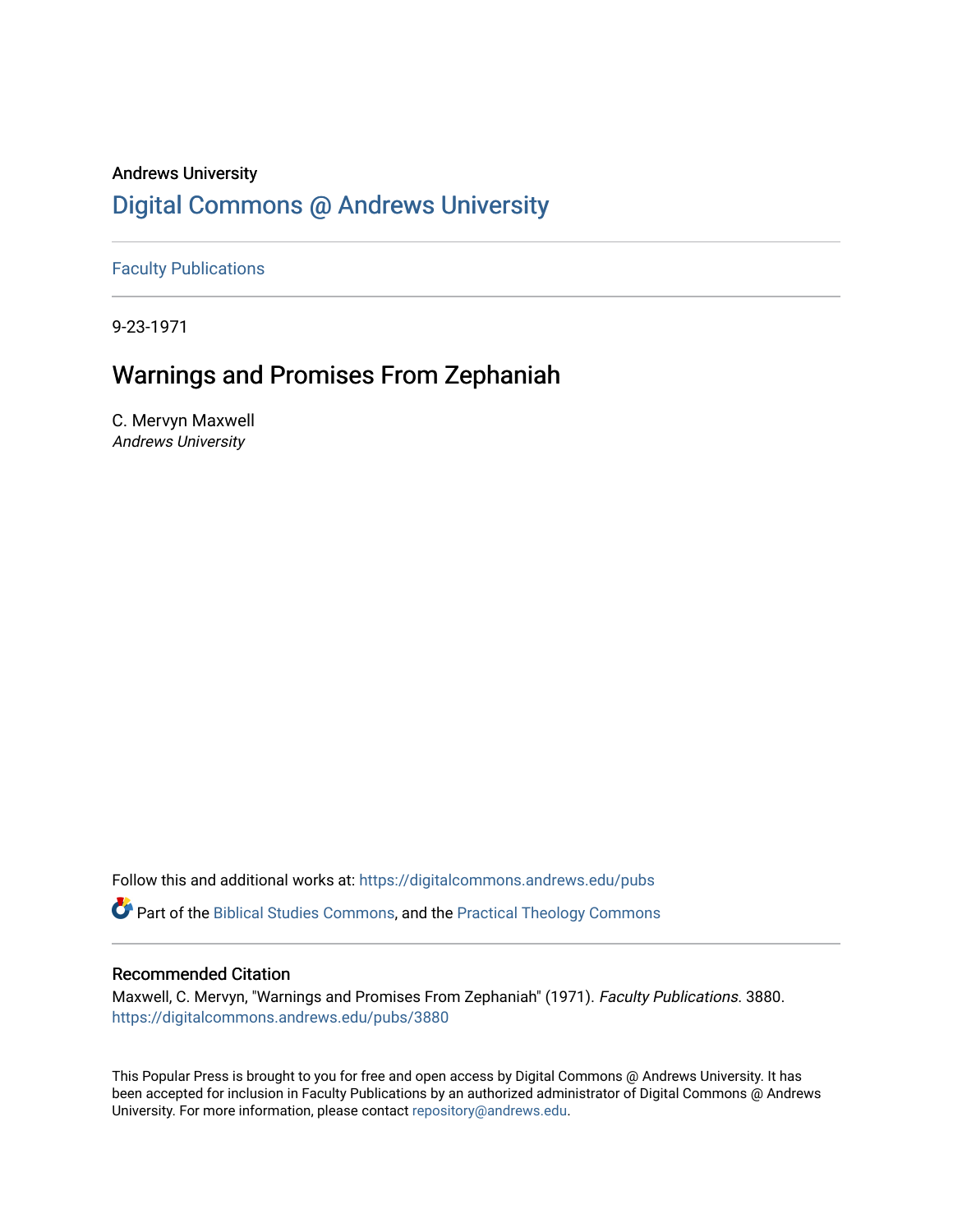# Warnings and . Promises

ONE cannot but admire the God of the Old Testament prophets. Untrammeled by twentieth-century concepts of love God of the Old Testament prophets. Untrammeled by as mainly being nice, this God of the Word of God demonstrates His love not only by rewarding His chosen people and extending centuries of grace to the heathen but also by damning those of His own who ultimately resist Him and by destroying forever the heathen who irredeemably sin away their day of grace. Unfettered by situation ethics and the new morality, this all-wise God can tell the difference between right and wrong and require all men to render Him an account.

"I will utterly consume all things from off the land," says the Lord in Zephaniah 1:2. "I will consume man and beast; I will consume the fowls of the heaven, and the fishes of the sea . . . ; I will cut off man from off the land" (verse 3).

As with Adventists today, Zephaniah's commission was to proclaim an imminent intervention of God into an ever-worsening human situation. "The great day of the Lord is near," he proclaimed; "it is near, and hasteth greatly" (verse 14).

Today men ask whether our moment in history is "minutes to midnight" for an era of unprecedented crime and chaos in a world gone bad, or "minutes to midday," the threshold of an era of unprecedented joy and happiness in a world made new. Both concepts are, of course, correct; only emphasis makes a difference. To Zephaniah it was unquestionably doomsday that loomed ahead: "That day is a day of wrath, a day of trouble and distress, a day of wasteness and desolation, a day of darkness and gloominess, a day of clouds and thick darkness" (verse 15).

But unexpectedly Zephaniah's mood changed abruptly. There were joy and peace ahead, as well as darkness and a day of wrath: "In that day it shall be said to Jerusalem, Fear thou not: and to Zion, Let not thine hand be slack. The Lord thy God in the midst of thee is mighty; he will save, he will rejoice over thee with joy; he will rest in his love, he will joy over thee with singing" (chap. 3:16, 17).

Thus Zephaniah, like the other prophets, foretold both the fate of the wicked and the reward of the righteous. In chapters two and three he said, The just Lord who "is in the midst" of Jerusalem "will not do iniquity"; He who "every morning" brings "his judgment to light" (verse 5) will destroy the nations that are sinful—but will also make His remnant "a name and a praise among all people of the earth" (verse 20).

#### Prophecies of Doom and Delight

Both phases of Zephaniah's message, the prophecies of doom and those of delight, deserve analysis, partly for what they have to tell us about God, and partly for what they have to tell us about how we ought to live.

But first, who was Zephaniah and when did he flourish? Zephaniah introduces himself in chapter one, verse one, as a great-great-grandson of King Hezekiah (Hizkiah in the

K.J.V.), and says that he was prophesying in the days of King Josiah (639-608 B.c.). In chapter 2:13 he predicted the as-yet-future overthrow of Nineveh, an event that took place in 612 B.C. It can thus be estimated that the date of his book is around 625 B.c. Clouds were gathering for the stormy sunset of the kingdom of Judah. The younger generation then alive was to witness Nebuchadnezzar's attacks on Jerusalem in 605 (when Daniel would be taken captive), in 597, and again in 586 (when Jerusalem would be destroyed, the Temple razed, the monarchy terminated, and a large portion of the population exiled to Babylon).

Such a man in such a time and place described God as about to wipe out the population of Palestine and of Nineveh. He claimed, in fact, that his assertion was "the word of the Lord" that "came" to him; that he was, indeed, quoting God verbatim: "I will cut off man from off the land, *saith the Lord"*  (chap. 1:1-3).

Can we believe it? Can a twentieth-century Christian believe that God really talks and acts like this? Is it not possible that God was presenting Himself through Zephaniah, accommodating Himself to the very limited theological concepts of an apostate people at the risk of having His words misunderstood? In actual fact, when the punishment finally occurred, did it not come from the sword of Nebuchadnezzar rather than from God? Did not God merely "punish sin with sin" (compare *Patriarchs and Prophets,* p. 728)?

Every disclosure of an infinite Be-

*C. Mervyn Maxwell, Ph.D., is a professor of church history at Andrews University.*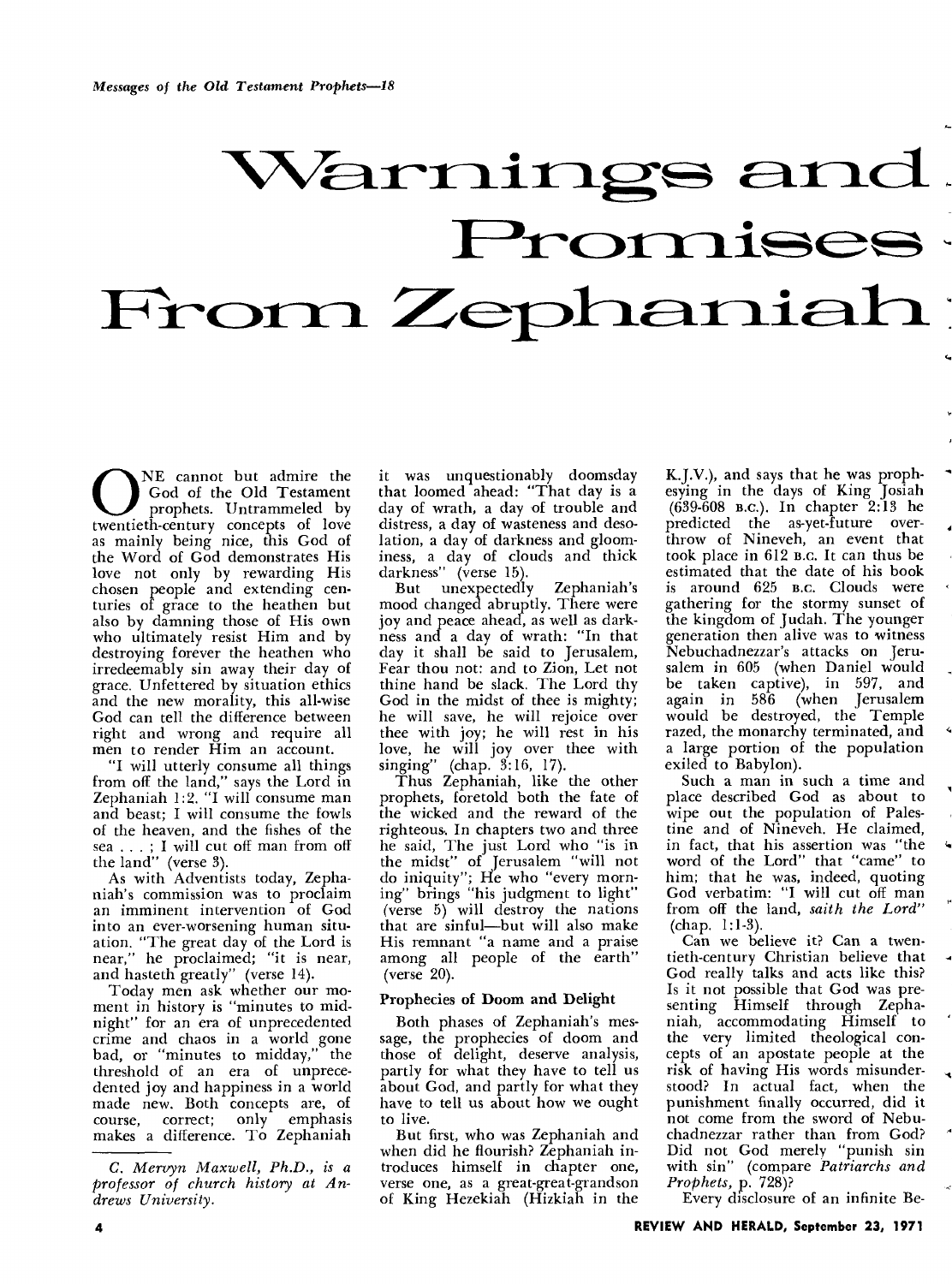

ing **to** finite men must of necessity be more or less accommodated to human frailty. That Satan would misconstrue every revelation of God is common experience, which God, of course, foresaw. But in the case before us Zephaniah was at special pains to insist that it was God who was going to punish. He specifically rebuked anyone who would deny that this was so: "It shall come to pass at that time [says God], that **I**  will search Jerusalem with candles, and punish the men . . . that say in their heart, The Lord will not do good, neither will he do evil" (verse 12). ("Evil" in this verse does not, of course, refer to moral badness but to woe and calamities. When the K.J.V. Bible speaks of "evil" tidings, for example, it does not refer to "immoral" tidings, but to "bad" news, as of disasters and distress.)

#### **Should Not God Punish?**

On second thought, should not God punish? The humane Christian brought up in gentle surroundings and personally attracted to quiet living stands aghast at the thought. But let such a Christian pause shuddering in the shadows at<br>a concentration camp during a concentration World War II and watch soldiers laugh in triumph at their ability to undress, gas, and bury a trainload of unsuspecting families in 45 minutes; or sit in a POW camp as a gleeful captor extracts the fingernails of his captive one by one; or dig in the rubble of a wartime city and hear the cries of a little grandmother as she screams for death, her body half burned but buried alive beyond hope of rescue—and then he will surely see that the sinfulness

of man is exceedingly wicked and selfish and cruel, and that the enemy of our salvation is indeed a serpent and a monster. Or let him hear under the altar the just demand of tortured, persecuted saints: "How long, **0** Lord, holy and true, dost thou not judge and avenge our blood on them that dwell on the earth?" (Rev.  $6:10$ ) and then the words of Jesus will surely seem less incongruous, "I tell you that he will avenge them [His own elect] speedily"  $(Luke 18:8)$ . Truly it will *"not"* be "an act of arbitrary power on the part of God" when "the glory of Him who is love" destroys sinners *(The Desire of Ages,* p. 764). Thank God, our Creator is not a king who will let hateful iniquity go on forever unpunished. "While He does not delight in vengeance, He will execute judgment upon the transgressors of His law. . . . By terrible things in righteousness He will vindicate the authority of His downtrodden law." *—Patriarchs and Prophets,* p. 628.

Zephaniah's message about a God of punishment is true, all too terribly true. "If men cling to sin, they become identified with it. Then the glory of God, which destroys sin, must destroy them."—The *Desire of Ages,* p. 107.

The sinners in Zephaniah's day must have been desperately wicked to have deserved such righteous indignation. What, then, were their sins? Let us see.

Urban leaders oppressed the un-

derprivileged in Jerusalem: "Her princes within her are roaring lions; her judges are evening wolves; they gnaw not the bones till the morrow" (chap. 3:3). The clergy were superficial in a time of moral crisis: "Her prophets are light and treacherous persons" (verse 4). And the people, "the inhabitants of Jerusalem," were dishonest and avaricious: They filled "their master's houses with violence and deceit" (chap. 1:4, 9).

#### False Religions

Many had taken up a false religion; some of these worshiped Baal (verse 4), others, on the flat roofs of their homes, offered sacrifices to the stars (verse 5). Other people had apparently only apostatized without taking up a false religion: They had "turned back from the Lord." Or had stopped praying: "They have not sought the Lord" (verse 6). Or had grown careless: They shrugged their shoulders and said God would not do either good or evil (verse 12). Others dressed like worldly people: "I will punish . . . all who array themselves in foreign attire" (verse 8, R.S.V.). Still others continued to worship God, while at the same time honoring some other god: "Them that worship and that swear by the Lord, and that swear by Malcham" (verse  $5$ ).

But God, is this all? Would You wipe out a nation just for these things? We can understand why

**Money in Bible Times-9** 

## **THE SHEKEL**

#### **By KENNETH VINE**

SOME have thought that the price<br>
paid for our Lord in the traitorous deal between the high priest and Judas was 30 silver denarii (Matt. 27:3). The Greek reads simply *argurion,*  "silver," in the context "silver coin." However, today scholars almost unanimously agree that the coins were tetradrachms or shekels, most probably minted in Tyre (see Josephus, B.J., ii, 21. 2).

Such a shekel would have the head of Melcarth (Melkarth), god of Tyre and the sea, on the obverse, and on the reverse a side *view* of an eagle walking. The value of the shekel was approximately 40 cents (U.S.) so that Jesus was sold for approximately twelve dollars, or five pounds sterling. In Matthew 17:24-27 is an interest-

ing reference to "tribute" and a "piece of money." This tribute has

nothing to do with that paid to Rome, but rather to the Temple in Jerusalem. Annual tribute (Ex. 30:13) was levied to support the Temple and, according to our text, the tribute, or tax, amounted to a didrachm per person. The coin found in the mouth of the fish was a stater (shekel or tetradrachm) which, as Jesus said, was sufficient to pay the tribute "for me and thee." This coin is believed to be the same shekel as that paid to Judas for Jesus.



**Shekel of Tyre** 

**REVIEW AND HERALD, September 23, 1971**